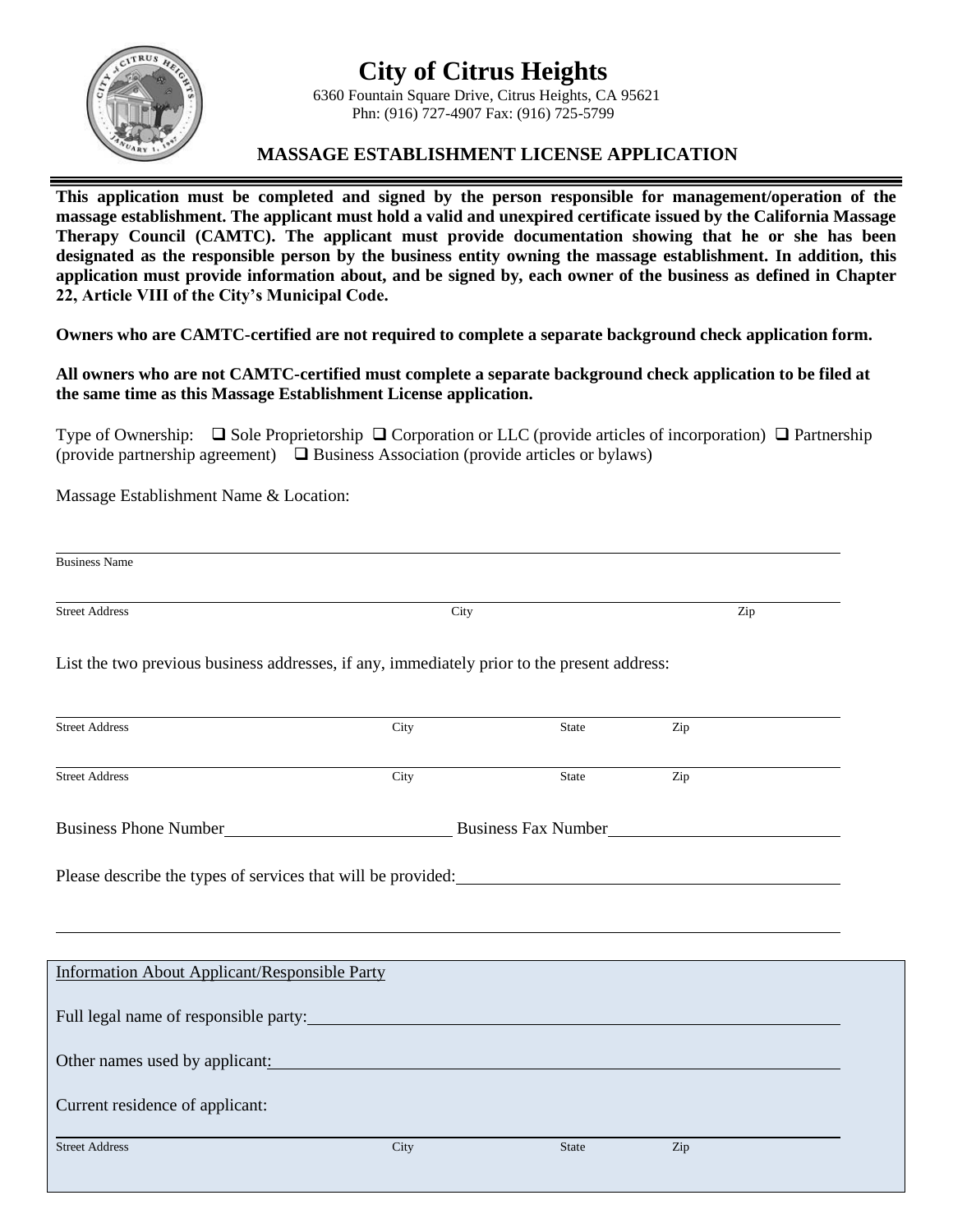| Please list two previous residential addresses:                                                                                                                                                                                |                                                                                                      |       |                         |  |  |
|--------------------------------------------------------------------------------------------------------------------------------------------------------------------------------------------------------------------------------|------------------------------------------------------------------------------------------------------|-------|-------------------------|--|--|
| <b>Street Address</b>                                                                                                                                                                                                          | City                                                                                                 |       | Zip                     |  |  |
| <b>Street Address</b>                                                                                                                                                                                                          | City                                                                                                 |       | Zip                     |  |  |
|                                                                                                                                                                                                                                |                                                                                                      |       |                         |  |  |
|                                                                                                                                                                                                                                | CAMTC Certificate Number_______________________CAMTC Certificate Expiration Date____________________ |       |                         |  |  |
|                                                                                                                                                                                                                                | Social Security Number<br>Driver's License Number<br>Driver's License Number                         |       |                         |  |  |
| Sex: Height: Weight: Eye Color: Hair Color: Date of Birth                                                                                                                                                                      |                                                                                                      |       |                         |  |  |
| Information About Owners (Includes Sole Owner; Any Persons Owning 10% or More of the Business, Stock or<br>Partnership; Any LLC Member; All Corporate Officers or Directors) (attach additional pages if necessary):           |                                                                                                      |       |                         |  |  |
|                                                                                                                                                                                                                                |                                                                                                      |       |                         |  |  |
| Other names used by owner: example and a set of the set of the set of the set of the set of the set of the set of the set of the set of the set of the set of the set of the set of the set of the set of the set of the set o |                                                                                                      |       |                         |  |  |
| Current residence of owner:                                                                                                                                                                                                    |                                                                                                      |       |                         |  |  |
| <b>Street Address</b><br>Please list two previous residential addresses:                                                                                                                                                       | City                                                                                                 | State | Zip                     |  |  |
|                                                                                                                                                                                                                                |                                                                                                      |       |                         |  |  |
| <b>Street Address</b>                                                                                                                                                                                                          | City                                                                                                 |       | Zip                     |  |  |
| <b>Street Address</b>                                                                                                                                                                                                          | City                                                                                                 |       | Zip                     |  |  |
| CAMTC Certificate Number_______________________CAMTC Certificate Expiration Date____________________                                                                                                                           |                                                                                                      |       |                         |  |  |
| Social Security Number<br>Social Security Number                                                                                                                                                                               |                                                                                                      |       | Driver's License Number |  |  |
| Sex: Height: Weight: Eye Color: Hair Color: Date of Birth                                                                                                                                                                      |                                                                                                      |       |                         |  |  |
|                                                                                                                                                                                                                                |                                                                                                      |       |                         |  |  |
|                                                                                                                                                                                                                                |                                                                                                      |       |                         |  |  |
| Full legal name of owner: example and a series of the series of the series of the series of the series of the series of the series of the series of the series of the series of the series of the series of the series of the  |                                                                                                      |       |                         |  |  |
| Other names used by owner:                                                                                                                                                                                                     |                                                                                                      |       |                         |  |  |
| Current residence of owner:                                                                                                                                                                                                    |                                                                                                      |       |                         |  |  |
| <b>Street Address</b>                                                                                                                                                                                                          | City                                                                                                 | State | Zip                     |  |  |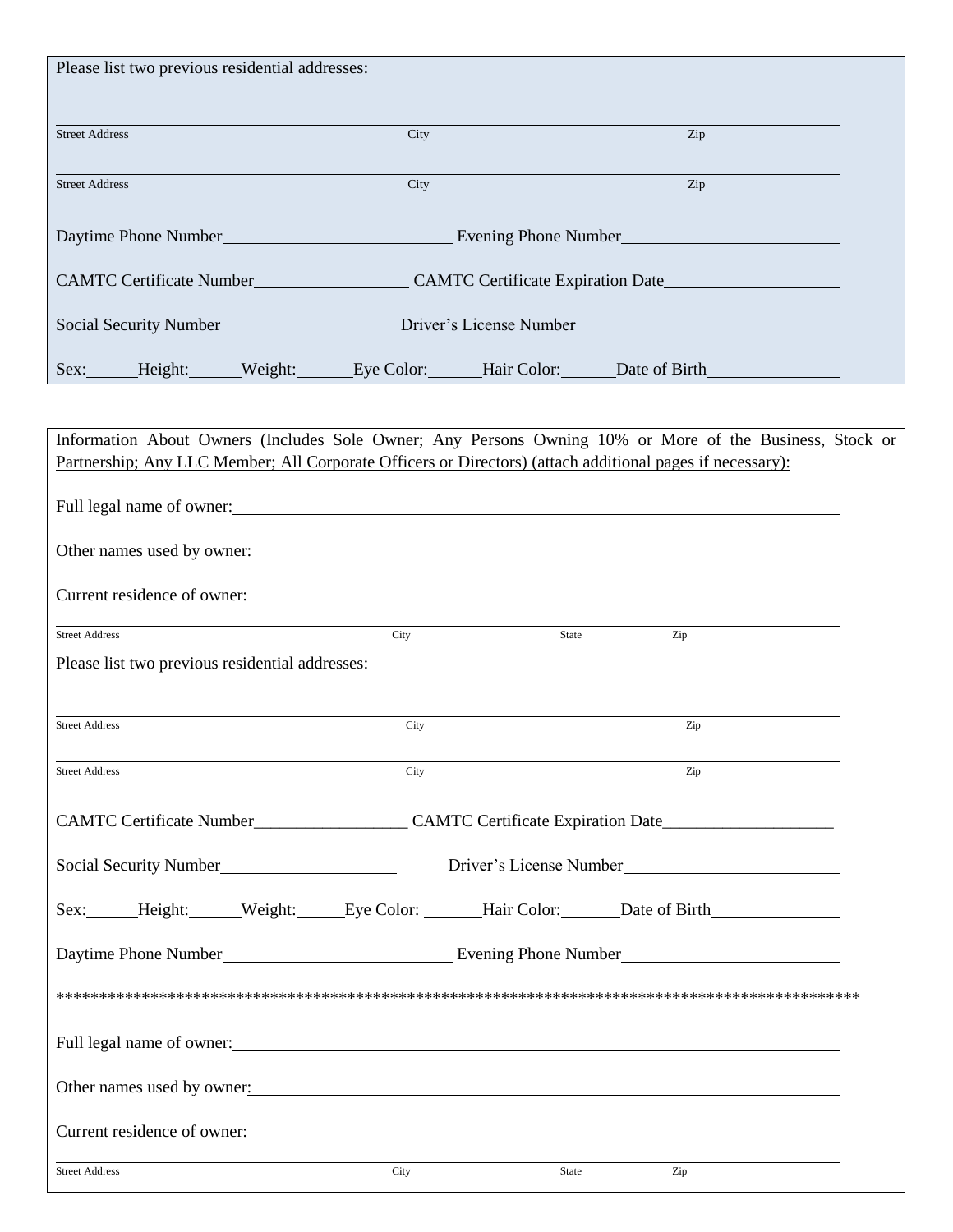| Please list two previous residential addresses:                                                                |                                                                                                                |       |                                                                                  |  |
|----------------------------------------------------------------------------------------------------------------|----------------------------------------------------------------------------------------------------------------|-------|----------------------------------------------------------------------------------|--|
| <b>Street Address</b>                                                                                          | City                                                                                                           |       | Zip                                                                              |  |
| <b>Street Address</b>                                                                                          | City                                                                                                           |       | Zip                                                                              |  |
| CAMTC Certificate Number_______________________CAMTC Certificate Expiration Date______________________________ |                                                                                                                |       |                                                                                  |  |
| Social Security Number<br><u>Social Security Number</u>                                                        |                                                                                                                |       |                                                                                  |  |
| Sex: Height: Weight: Eye Color: Hair Color: Date of Birth                                                      |                                                                                                                |       |                                                                                  |  |
|                                                                                                                |                                                                                                                |       |                                                                                  |  |
|                                                                                                                |                                                                                                                |       |                                                                                  |  |
|                                                                                                                |                                                                                                                |       |                                                                                  |  |
| Other names used by owner:                                                                                     |                                                                                                                |       |                                                                                  |  |
| Current residence of owner:                                                                                    |                                                                                                                |       |                                                                                  |  |
| <b>Street Address</b>                                                                                          |                                                                                                                | State |                                                                                  |  |
| Please list two previous residential addresses:                                                                | City                                                                                                           |       | Zip                                                                              |  |
|                                                                                                                |                                                                                                                |       |                                                                                  |  |
| <b>Street Address</b>                                                                                          | City                                                                                                           |       | Zip                                                                              |  |
| <b>Street Address</b>                                                                                          | City                                                                                                           |       | Zip                                                                              |  |
|                                                                                                                | CAMTC Certificate Number________________________CAMTC Certificate Expiration Date_____________________________ |       |                                                                                  |  |
| Social Security Number<br><u>Letter</u>                                                                        | Driver's License Number                                                                                        |       |                                                                                  |  |
| Sex: Height: Weight: Eye Color: Hair Color: Date of Birth                                                      |                                                                                                                |       |                                                                                  |  |
|                                                                                                                |                                                                                                                |       |                                                                                  |  |
|                                                                                                                |                                                                                                                |       | ,我们也不会有什么。""我们的人,我们也不会有什么?""我们的人,我们也不会有什么?""我们的人,我们也不会有什么?""我们的人,我们也不会有什么?""我们的人 |  |

Have you ever had a massage or similar license revoked or suspended in any other city, county or state?